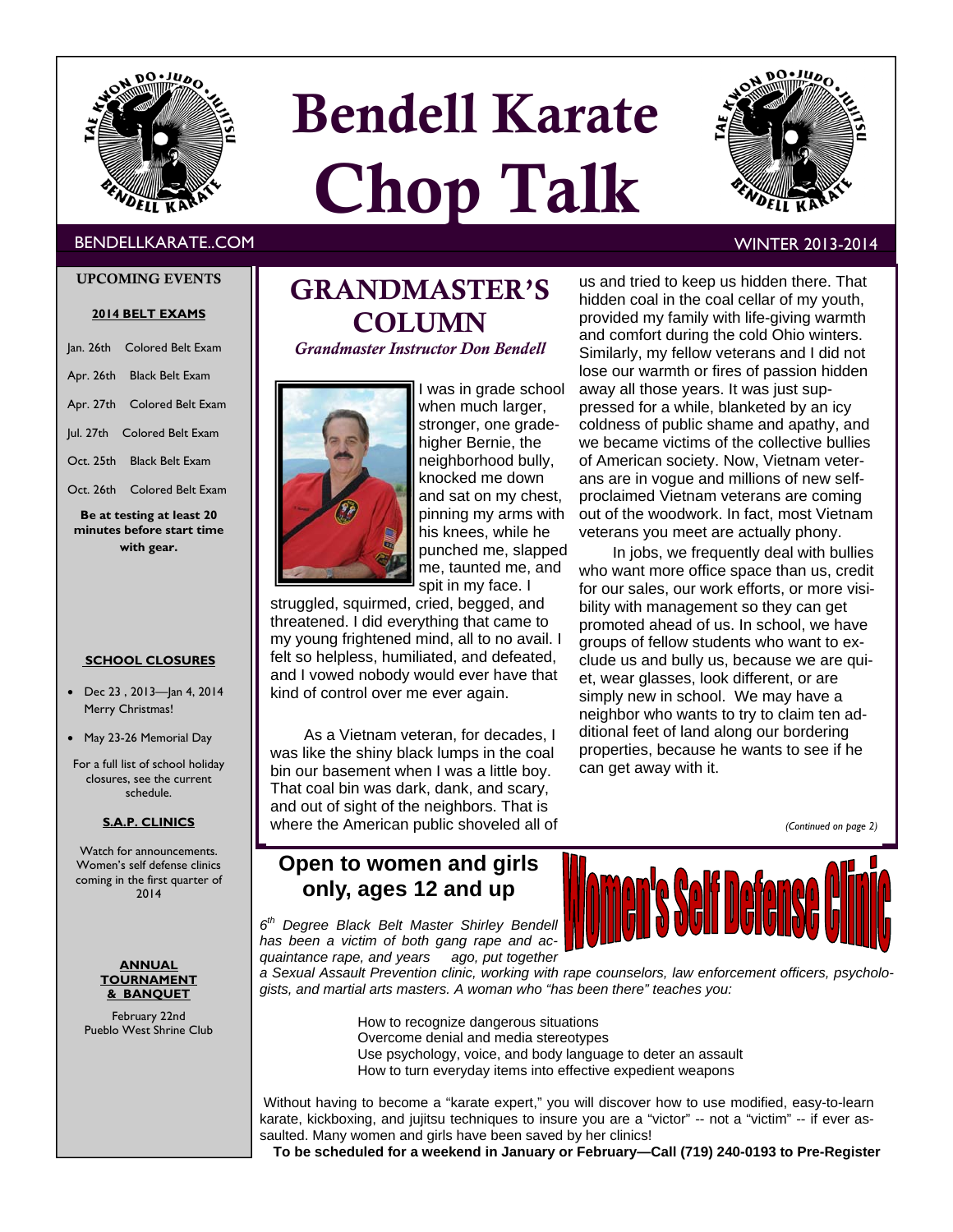# **Grandmaster's Column**



There are many reasons people become bullies and many types of bullying. I do not care. I simply do not care why. It is imperative for us to learn to stand up to bullies and most-often do it ourselves, not have parents, spouses, or authority figures do it for us. It is important that we stand up to the bullying force and figure out how to eliminate the threat and harassment. By doing so, we are establishing healthy

boundaries for ourselves and our potential enemies, now and in the future. This empowers us to do so for our entire

## THE MARTIAL PATH Stephen Vaughn

Many people who invest time into the martial arts treat it as learning how to protect one's self when faced with a threat. This often means the person attends classes once or twice a week and spends much of his or her time learning to do physical techniques which would potentially save him or herself in a physical confrontation. A martial artist though goes much beyond just being concerned about learning physical techniques. A martial artist tries to better life through studying and training in the martial arts. For them it is not about attending classes but a way of life.

An example of a martial artist can be demonstrated easily. Often as instructors we attempt to teach students to have a solid foundation. The person who only comes in to train simply learns to get into good stances and be solid and not move except when it is time to move, and then with explosive speed.

The martial artist, however, takes the time to learn having a good foundation does not just apply in stances but applies to all aspects of the martial arts. The martial artist spends time constantly evaluating one's own life and checking to see if the foundation is solid.

What is a solid foundation in life for a martial artist? This can be defined many different ways depending on the martial artist. For many it is having good character and realizing mistakes in life happen, but he or she will recover from the mistakes because of the strong foundation.

As your path moves forward in training do not be afraid to ask, "Am I just going through the motions or am I trying to take what I learn and apply it to life."

lives, and we have self-confidence knowing whatever type of bullying situation we are confronted with we can overcome it.

That is the number one thing Bendell Karate can and will do for you, if you simply train a little and stick with it. We each have a choice in our lives, to either be a victor, or a victim. That choice is yours.

> Don Bendell, Martial Arts Student



**Congratulations to Britten Kneebone, Blackwell Hird and Cameron Nunez on your recent promotions at Black Belt Club for your outstanding attitude and leaderships qualities.** 

# **What is the Black Belt Club?**

The Black Belt Club (BBC) is an association of active Black Belts and those who have set Black Belt as their Martial Arts goal.

BBC Members can be recognized in class by the patch worn on their uniforms. They participate in several areas of Martial Arts training that aren't covered in regular class. To qualify, students must dedicate themselves to Black Belt Excellence and be nominated by an instructor.

Being a member of the Black Belt club testifies to the student's high level of dedication to proficiency in the Martial Arts. Certain benefits and privileges are made available to members as a way of both rewarding their commitment and supporting them in their quest to perform at their highest potential*.* 

### **Benefits**

- $\bullet$  Recognition as an Elite Group within the school
- In-depth training along with Special classes and martial arts seminars
- $\bullet$  Eligibility for the Demonstration Team
- $\bullet$  Invitations to Special Social Events
- $\bullet$  Discounts on equipment purchases
- The right to wear the Black Belt Club Patch and/or uniform

 Overall, the objective of the BBC is to help its member attain their personal best. As Martial Artists, emphasis is placed on skill and technique, but BBC members are also expected to demonstrate leadership within the school, their family, and the community. We always strive to develop our personal skills in order to grow in a well-rounded fashion. The BBC endeavors to further cultivate several personal qualities that were instilled in the first year of Martial Arts Training. These qualities will surely enhance your ability to cope with life's challenges.

 *The Black Belt club has been temporarily disbanded, but will be reorganized after the first belt exam in January. If you have been a member, you will be required to submit a brief essay stating why you still belong in the Black Belt Club.* 

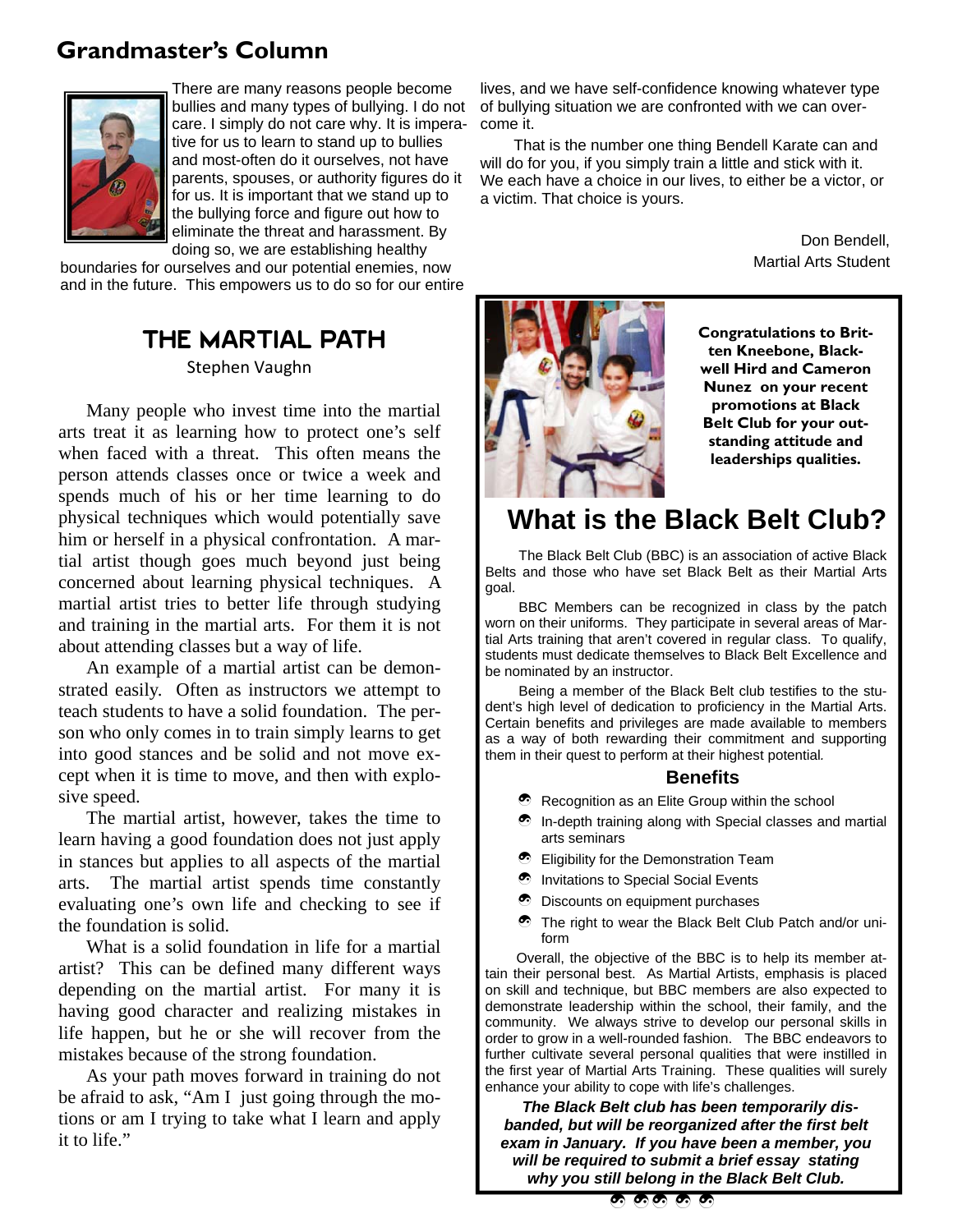

# On Sale Nowl

*Grandmaster Bendell's sequel to Bestselling Strongheart, called Blood Feather, is on sale now, along with his hardcover, modern day western, Tracks of Hope.* 

*Get your copies now, they make great gifts, and he is happy to personally autograph your copy.* 

*Strongheart was the number one best-selling western paperback in 2011 on amazon.com where it enjoys many 5-star reviews. Some critics are comparing it to "the best works of Louis L'Amour and Zane Grey."* 

*Tracks of Hope . . .a Modern Day Western, although it did not win, was nominated for the Pulitzer Prize by its publisher. It is a hardcover book outlining in detail some of the dramatic, humorous, and exciting and suspenseful tracking experiences of Don Bendell and horse Eagle in the mountains searching for lost hikers and fugitives.* 



# IN-SCHOOL TEAM TOURNAMENT & AWARD DINNER AND DANCE

# TWO BIG, FAMILY EVENTS SATURDAY, FEBRUARY 22nd !

DON'T FORGET: BOTH EVENTS ARE MANDATORY FOR ALL BENDELL KARATE STUDENTS

It's time to start thinking about the annual tournament and banquet. We'll be looking for volunteers to help plan and organize, so if you can help, contact an instructor or Master Shirley Bendell.

We need people to organize the silent auction items and multiple door prize drawings. We need help with decorations and centerpieces as well as timekeepers & corner judges.



DON BENDELL